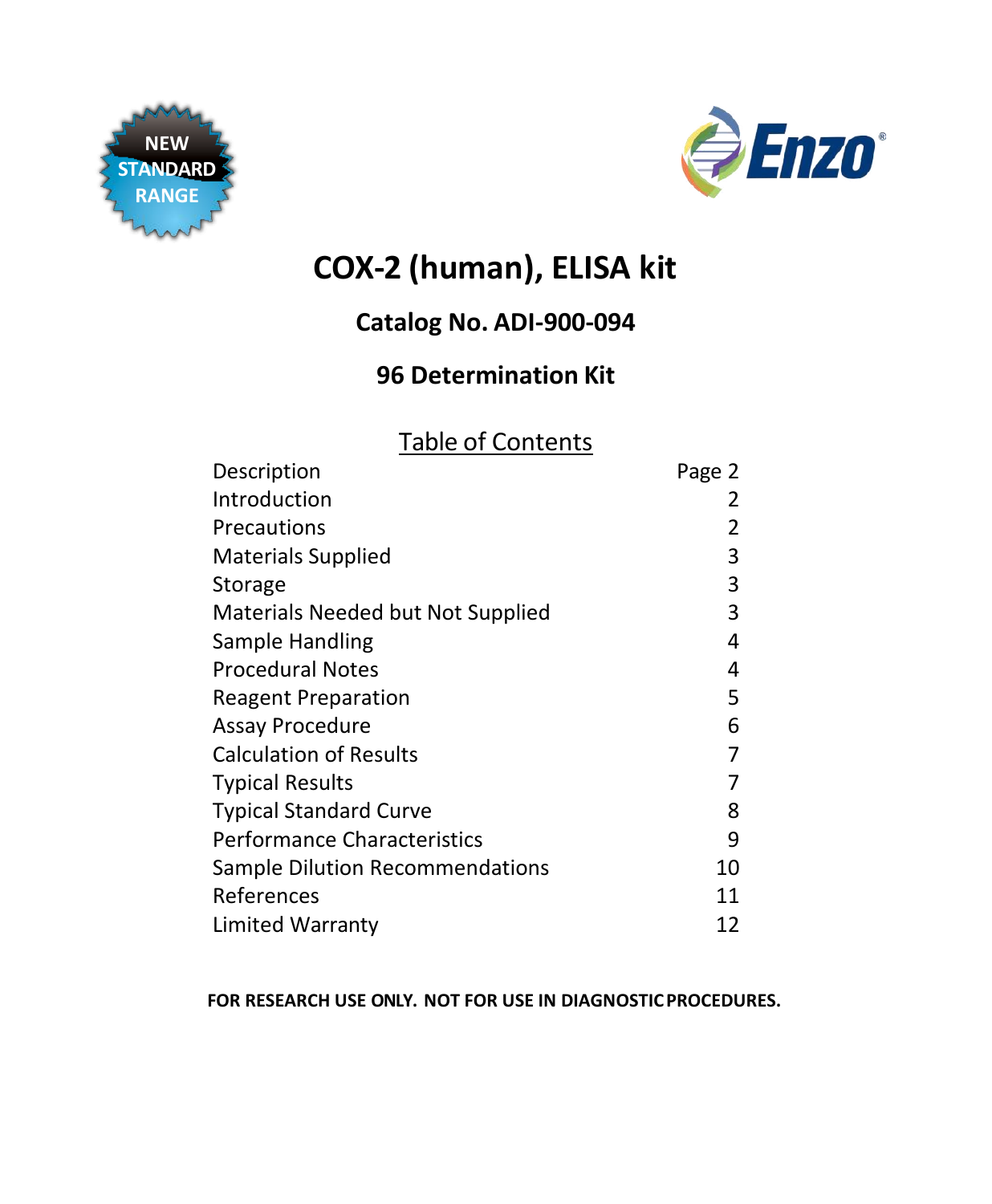### **Description**

The COX-2 (human), ELISA kit is a complete kit for the quantitative determination of human COX-II in cell culture lysates. Please read the complete kit insert before performing this assay. The kit uses a monoclonal antibody to human COX-II immobilized on a microtiter plate to bind the human COX-II in the standard orsample. Arecombinant human COX-II Standard is provided in the kit. After a short incubation the excess standard or sample is washed out and a rabbit polyclonal antibody to human COX-II labeled with the enzyme Horseradish peroxidase is added. This labeled antibody binds to the human COX-II captured on the plate. After a short incubation the excess labeled antibody is washed out and substrate is added. The substrate reacts with the labeled antibody bound to the human COX-II captured on the plate. After a short incubation, the enzyme reaction is stopped and the color generated is read at 450 nm. The measured optical density is directly proportional to the concentration of human COX-II in either standards or samples. For further explanation of the principles and practice of immunoassays please see the excellent books by Chard<sup>1</sup>or Tijssen<sup>2</sup>.

#### <span id="page-1-0"></span>**Introduction**

Cyclooxygenase (COX, also known as Prostaglandin G/H synthase) is a membrane bound enzyme responsible for the oxidation of arachidonic acid to Prostaglandin G<sub>2</sub> (PGG<sub>2</sub>) and the subsequent reduction of PGG<sub>2</sub> to PGH<sub>2</sub><sup>3,4</sup>. The conversion is shown below. These reactions are the first steps in the formation of a variety of prostanoids. COX has been shown to be expressed in at least two different isoforms, a consitutively expressed form, COX-I, and an inducible form, COX-II. COX-I is thought to regulate a number of 'housekeeping' functions, such as vascular hemostasis, renal blood flow, and maintenance of glomerular function<sup>5</sup>. Inflammation mediators such as growth factors, cytokines and endotoxin induce COX-II expression in a number of cellular sytems<sup>6,7</sup>. The effect of various non-steroidal anti-inflammatory drugs (NSAID's) on the activity of COX-I and -II is an area of considerable interest<sup>8</sup>.

**The Cyclooxygenase Reaction**



#### <span id="page-1-1"></span>**Precautions**

FOR RESEARCH USE ONLY. NOT FOR USE IN DIAGNOSTIC PROCEDURES.

- 1. Stop Solution is a 1 normal (1N) sulfuric acid solution. This solution is caustic; care should be taken in use.
- 2. The activity of the Horseradish peroxidase conjugate is affected by nucleophiles, such as azide, cyanide and hydroxylamine.
- 3. We test this kit's performance with a variety of samples, however, it is possible that high levels of interfering substances may cause variation in assay results.
- 4. The human COX-II Standard provided, Catalog No. 80-0908, should be handled with care because of the known and unknown effects of cyclooxygenase.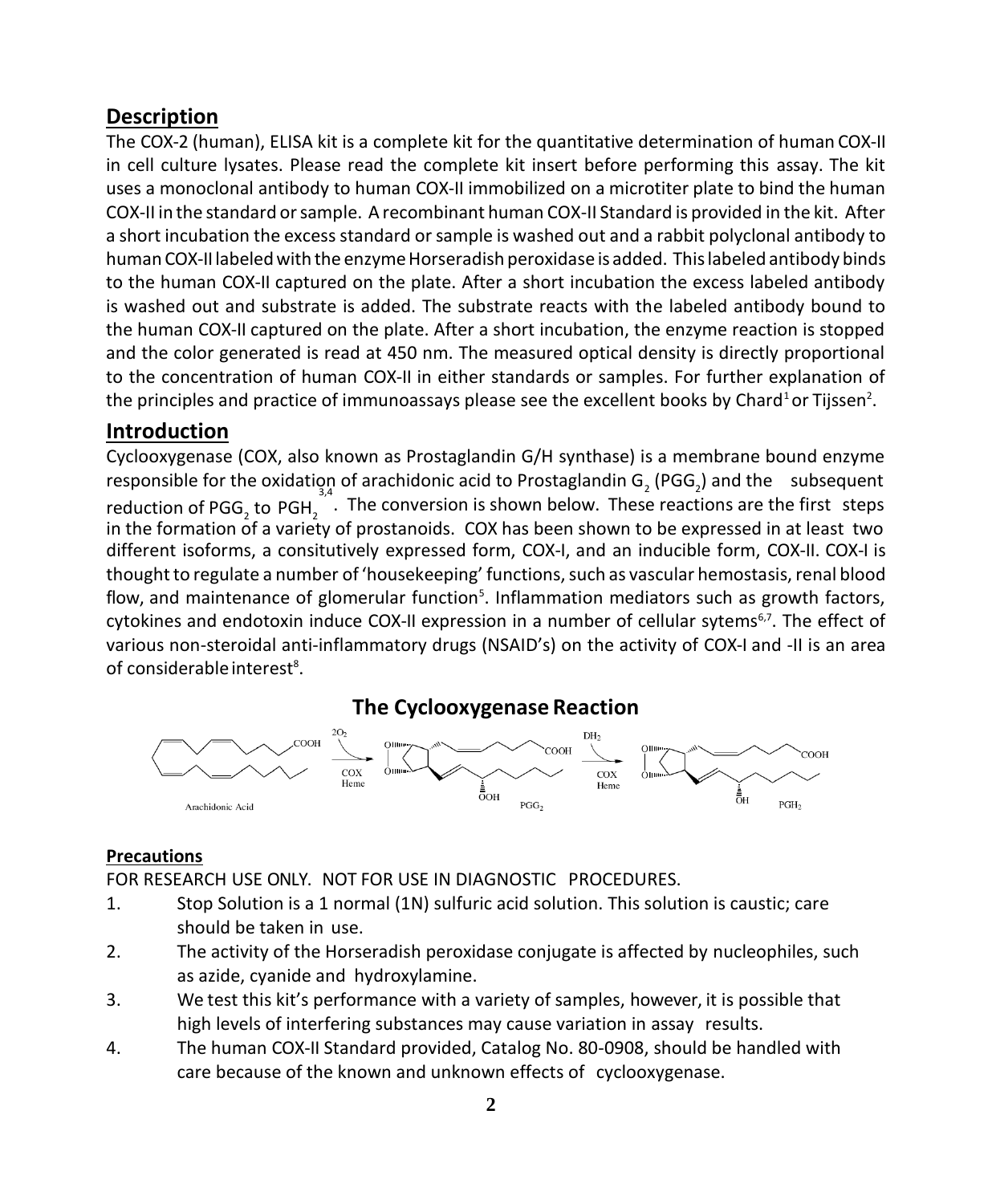## <span id="page-2-0"></span>**Materials Supplied**

- **1. human COX-II Microtiter Plate, One Plate of 96 Wells, Catalog No. 80-0906** A strip microtiter plate coated with mouse antibody specific to human COX-II.
- **2. human COX-II Labeled Antibody, 1 vial, Catalog No. 80-0907** Rabbit antibody to human COX-II conjugated to Horseradish peroxidase.
- **3. Assay Buffer, 30 mL, Catalog No. 80-0170** Phosphate buffered saline containing proteins and detergents.
- **4. Labeled Antibody Diluent, 10.5 mL, Catalog No. 80-0182** Phosphate buffered saline containing proteins and detergents.
- **5. Wash Buffer Concentrate, 50 mL, Catalog No.80-0171** Phosphate buffered saline containing detergents.
- **6. human COX-II Standard, 2 vials, Catalog No. 80-0908** A vial containing 275 ng of recombinant human COX-II.
- **7. TMB Substrate, 15 mL, Catalog No. 80-1342** A solution of 3,3',5,5' tetramethyl benzidine (TMB) and hydrogen peroxide. Ready to use.
- **8. Stop Solution, 11 mL, Catalog No. 80-0176** A 1N solution of sulfuric acid in water. Keep tightly capped. Caution: **Caustic.**
- **9. human COX-II Assay Layout Sheet, 1 each, Catalog No.30-0160**
- **10. Plate Sealer, 2 each, Catalog No. 30-0012**

## <span id="page-2-1"></span>**Storage**

All components of this kit, are stable at 4°C until the kit's expiration date.

## <span id="page-2-2"></span>**Materials Needed but Not Supplied**

- 1. Deionized or distilled water. No difference in assay results are seen with distilledwater.
- 2. Precision pipets for volumes between 100 µL and 1,000 µL.
- 3. Repeater pipet for dispensing 100 µL.
- 4. Disposable beaker for diluting buffer concentrates.
- 5. Graduated cylinders.
- 6. A 37°C incubator.
- 7. Adsorbent paper for blotting.
- 8. Microplate reader capable of reading at 450 nm, preferably with correction between 570 and 590 nm.
- 9. Graph paper for plotting the standard curve.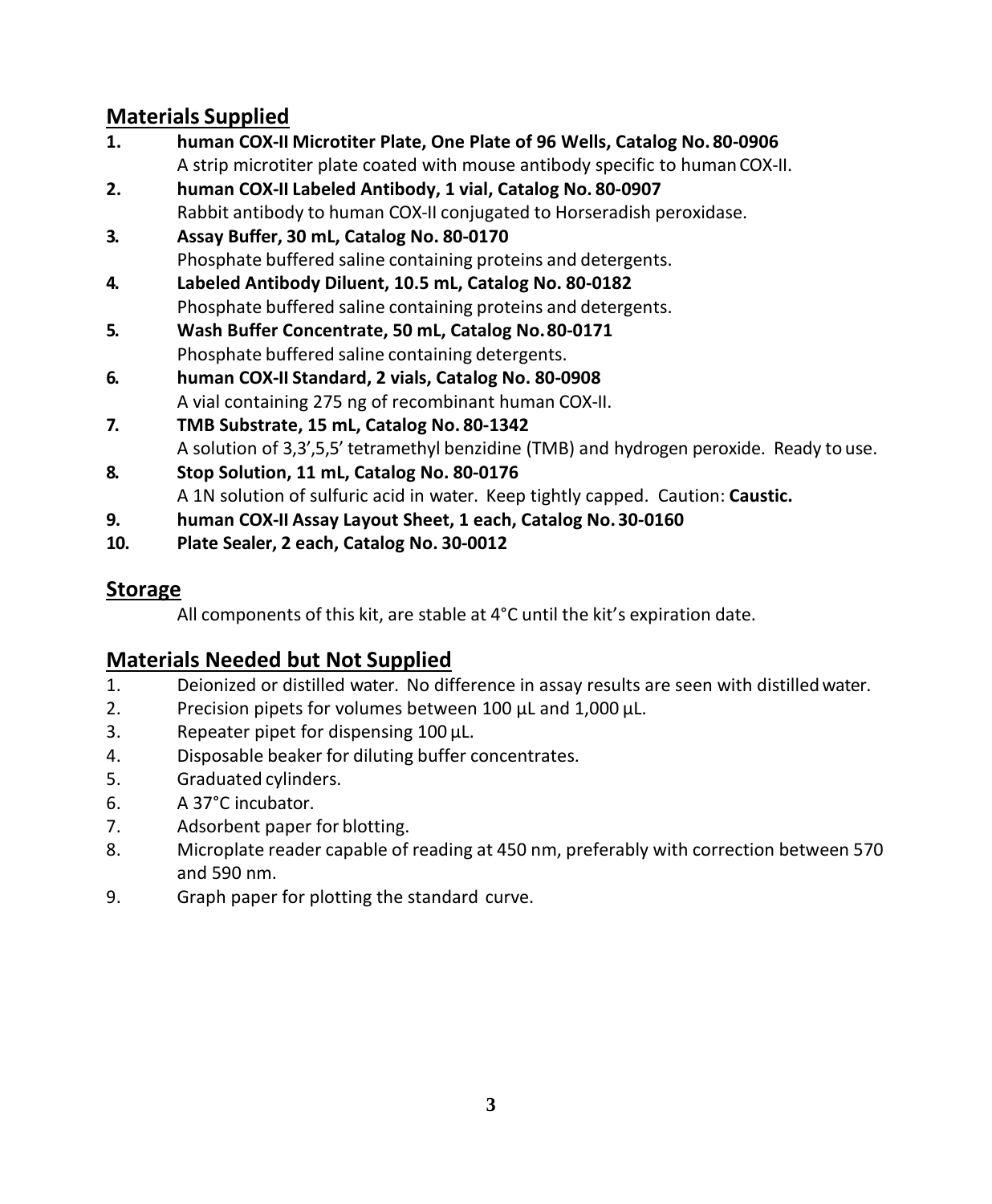## <span id="page-3-0"></span>**Sample Handling**

The COX-2 (human), ELISA kit is compatible with COX-II samples in cell lysates of human origin. This assay is not for use in serum or plasma due to the low levels of COX-II in circulation. Samples diluted sufficiently into Assay Buffer (>1:2) can be read directly from the standard curve. Please refer to the Sample Recovery recommendations on page 10 for details of suggested dilutions.

Samples can be prepared by sonicating cells in TNE (10 mM Tris, pH 8.0, 0.15 M NaCl, 1% NP-40, 1mM EDTA) or RIPA (25 mM Tris, pH 7.4, 0.15 M KCl, 1% NP-40, 5 mM EDTA, 0.5% Sodiumdeoxycholate, 0.1% SDS) buffer. Five cycles of 30 second bursts at 1 minute intervals on ice is usually adequate for disruption. For optimal results, a small aliquot of the lysate should be examined under a microscope to verify sample disruption. The supernatant is collected after a 5 minute centrifugation at 15,000 rpm,  $4^{\circ}$ C and assayed immediately. Typically, the supernatant from a lysate of 10<sup>7</sup> cells in 0.5 mL buffer will need an additional 5 to 10 fold dilution prior to the assay. Buffers containing CHAPS and sucrose monolaurate should be avoided.

## <span id="page-3-1"></span>**Procedural Notes**

- 1. Do not mix components from different kit lots or use reagents beyond the kit expiration date.
- 2. Allow all reagents to warm to room temperature for at least 30 minutes before opening.
- 3. Standards can be made up in either glass or plastic tubes.
- 4. Pre-rinsethepipettip with reagent, use fresh pipet tips for each sample, standard and reagent.
- 5. Pipet standards and samples to the bottom of thewells.
- 6. Add the reagents to the side of the well to avoidcontamination.
- 7. This kit uses plates with removable strips. Unused strips must be kept desiccated at 4˚C in the sealed foil bag. The strips should be used in the frame provided.
- 8. **Prior to addition of standard, antibody, and substrate, ensure that there is no residual wash buffer in these wells. Any remaining wash buffer may cause variation in assay results.**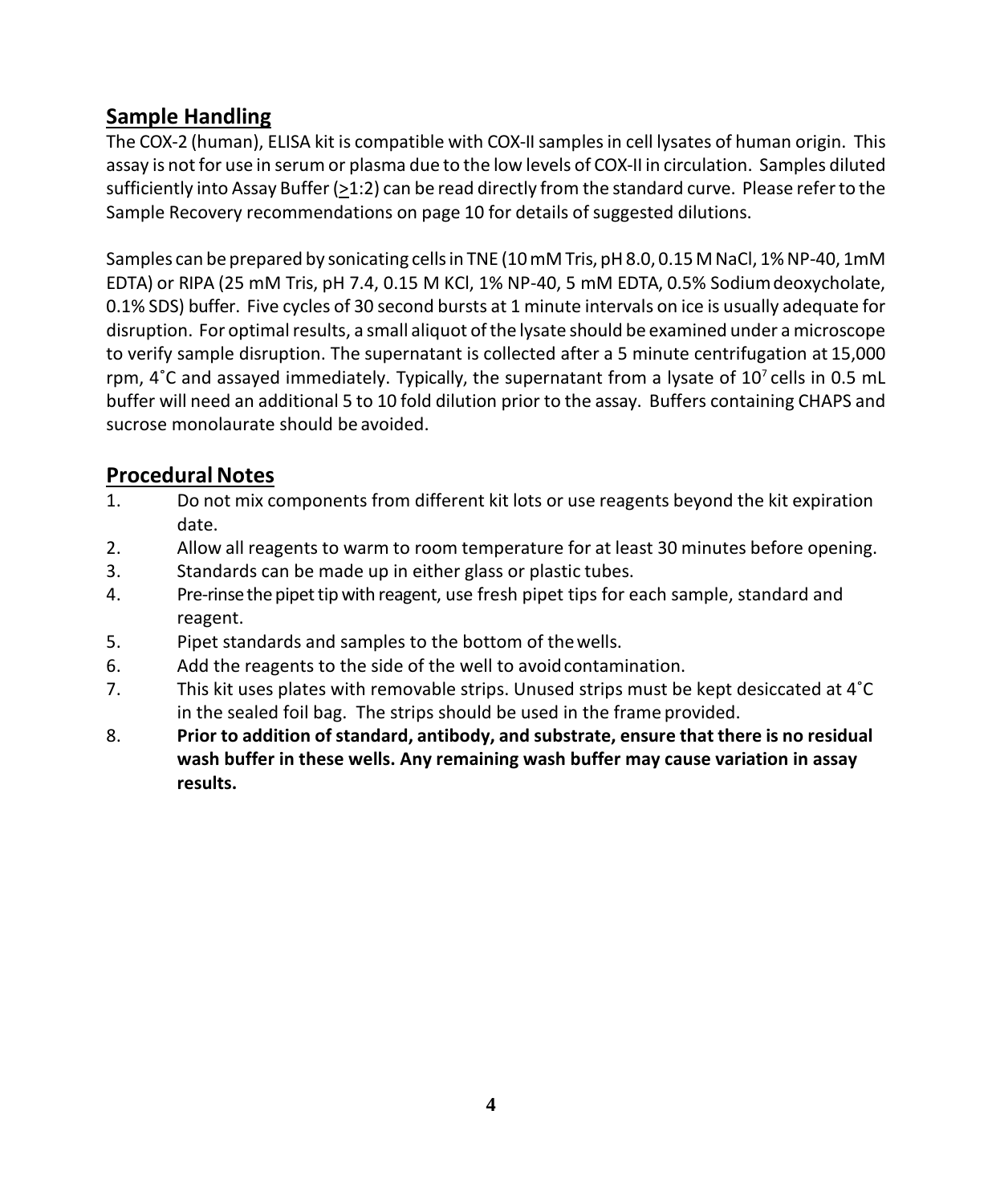### <span id="page-4-0"></span>**Reagent Preparation**

#### **1. WashBuffer**

Prepare Wash Buffer by diluting 25 mLs of the supplied concentrate with 975 mLs of deionized water. This can be stored at 4˚C until the kit expiration, or for 3months, whichever is earlier.

#### **2. human COX-II Standard**

Add 500 µL of deionized water to the human COX-II Standard. Let it sit at room temperature for 5 minutes. Mix it gently. This solution contains 140 ng/mL human COX-II.

Label seven 12 x 75 mm glass tubes #1 through #7. Pipet 230 µL of Assay Buffer into tube #1. Pipet 230 µL of Assay Buffer into tubes #2 through #7. Add 230 µL of the 140 ng/ mL standard to tube #1. Vortex. Add 230  $\mu$ L of tube #1 to tube #2 and vortex thoroughly. Continue this for tubes #3 through #7.

**The concentration of human COX-II in tubes #1 through #7 will be 70, 35, 17.5, 8.75, 4.38, 2.19, 1.09 ng/mL respectively. See human COX-II Assay Layout Sheet for dilution details. STORE STANDARD AT -20˚C, avoid repeated freeze/thaws.**

#### **3. Preparation of Labeled AntibodyConjugate**

Add the entire contents of one (1) bottle of Labeled Antibody Diluent to the vial of human COX-II Antibody Conjugate. Let it stand at room temperature for 5 minutes and then vortex it gently. After reconstitution any unused Labeled Antibody should be aliquoted and stored at -20°C.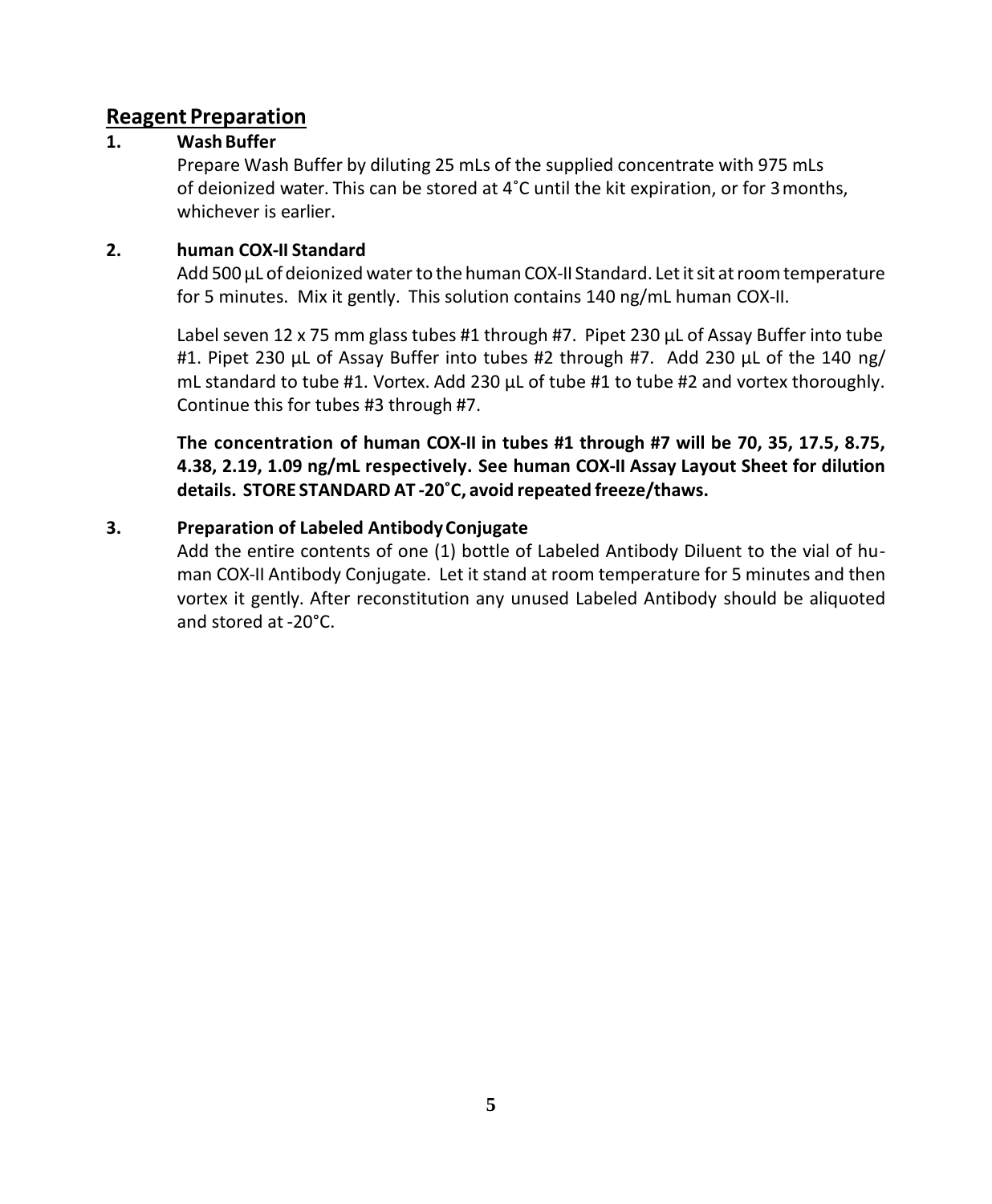## <span id="page-5-0"></span>**Assay Procedure**

#### **Bring all reagents to room temperature for at least 30 minutes prior to opening.**

#### **All standards and samples should be run induplicate.**

- 1. Refer to the Assay Layout Sheet to determine the number of wells to be used and put any remaining strips with the desiccant back into the foil pouch and seal the ziploc. Store unused strips at 4°C.
- 2. Pipet 100 µL of Assay Buffer into the Blank wells.
- 3. Pipet 100 µL of Assay Buffer into the SO (0 ng/mL Standard) wells.
- 4. Pipet 100 µL of Standards #1 through #7 into the appropriatewells.
- 5. Pipet 100 µL of the Samples into the appropriate wells.
- 6. Tap the plate gently to mix the contents.
- 7. Seal the plate and incubate at 37˚C for 1 hour.
- 8. Empty the contents of the wells and wash by adding 200 µL of wash solution to every well. Repeat the wash 6 more times for a total of **7 washes**. After the final wash, empty or aspirate the wells, and firmly tap the plate on a lint-free paper towel to remove any remaining wash buffer.
- 9. Pipet 100 µL of the Labeled Antibody into each well, except the Blank.
- 10. Seal the plate and incubate at 4˚C for 30 minutes.
- 11. Empty the contents of the wells and wash by adding 200 µL of wash solution to every well. Repeat the wash 8 more times for a total of **9 washes**. After the final wash, empty or aspirate the wells, and firmly tap the plate on a lint-free paper towel to remove any remaining wash buffer.
- 12. Add 100 µL of the TMB Substrate to each well.
- 13. Incubate for 30 minutes at room temperature in thedark.
- 14. Add 100 µL of Stop Solution to each well.
- 15. Blank the plate reader against the Blank wells, read the optical density at 450nm, preferably with correction between 570 and 590 nm. If the plate reader is not able to be blanked against the Blank wells, manually subtract the mean optical density of the blank wells from all readings.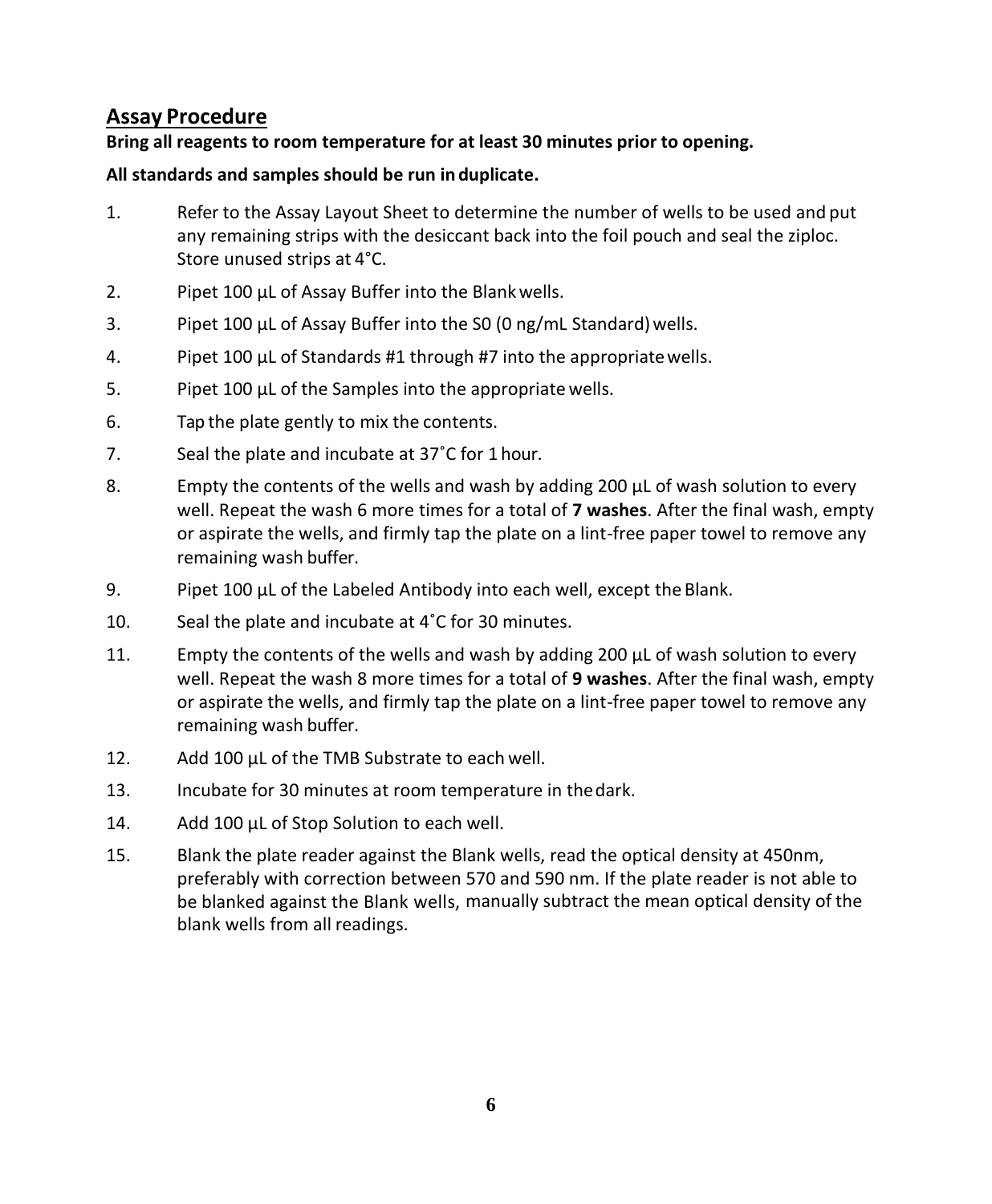## <span id="page-6-0"></span>**Calculation of Results**

Several options are available for the calculation of the concentration of human COX-II in the samples. We recommend that the data be handled by an immunoassay software package utilizing a 4 parameter logistic curve fitting program. If data reduction software is not readily available, the concentration of human COX-II can be calculated asfollows:

1. Calculate the average net Optical Density (OD) bound for each standard and sample by subtracting the average Blank OD from the average OD for each standard and sample.

Average Net OD = Average OD - Average Blank OD

2. Plot the Average Net OD for each standard versus human COX-II concentration in each standard. Approximate a straight line through the points. The concentration of human COX-II in the unknowns can be determined by interpolation.

### <span id="page-6-1"></span>**Typical Results**

The results shown below are for illustration only and **should not** be used to calculate resultsfrom another assay.

| Sample         | <b>Average OD</b> | Net OD | human COX-II<br>(ng/mL) |
|----------------|-------------------|--------|-------------------------|
| <b>Blank</b>   | 0.060             |        |                         |
| S1             | 3.689             | 3.629  | 70                      |
| S2             | 2.658             | 2.598  | 35                      |
| S <sub>3</sub> | 1.367             | 1.307  | 17.5                    |
| S4             | 0.705             | 0.645  | 8.75                    |
| S <sub>5</sub> | 0.383             | 0.323  | 4.38                    |
| S <sub>6</sub> | 0.220             | 0.160  | 2.19                    |
| S7             | 0.129             | 0.069  | 1.09                    |
| Unknown 1      | 2.645             | 2.585  | 24.53                   |
| Unknown 2      | 0.262             | 0.202  | 4.0                     |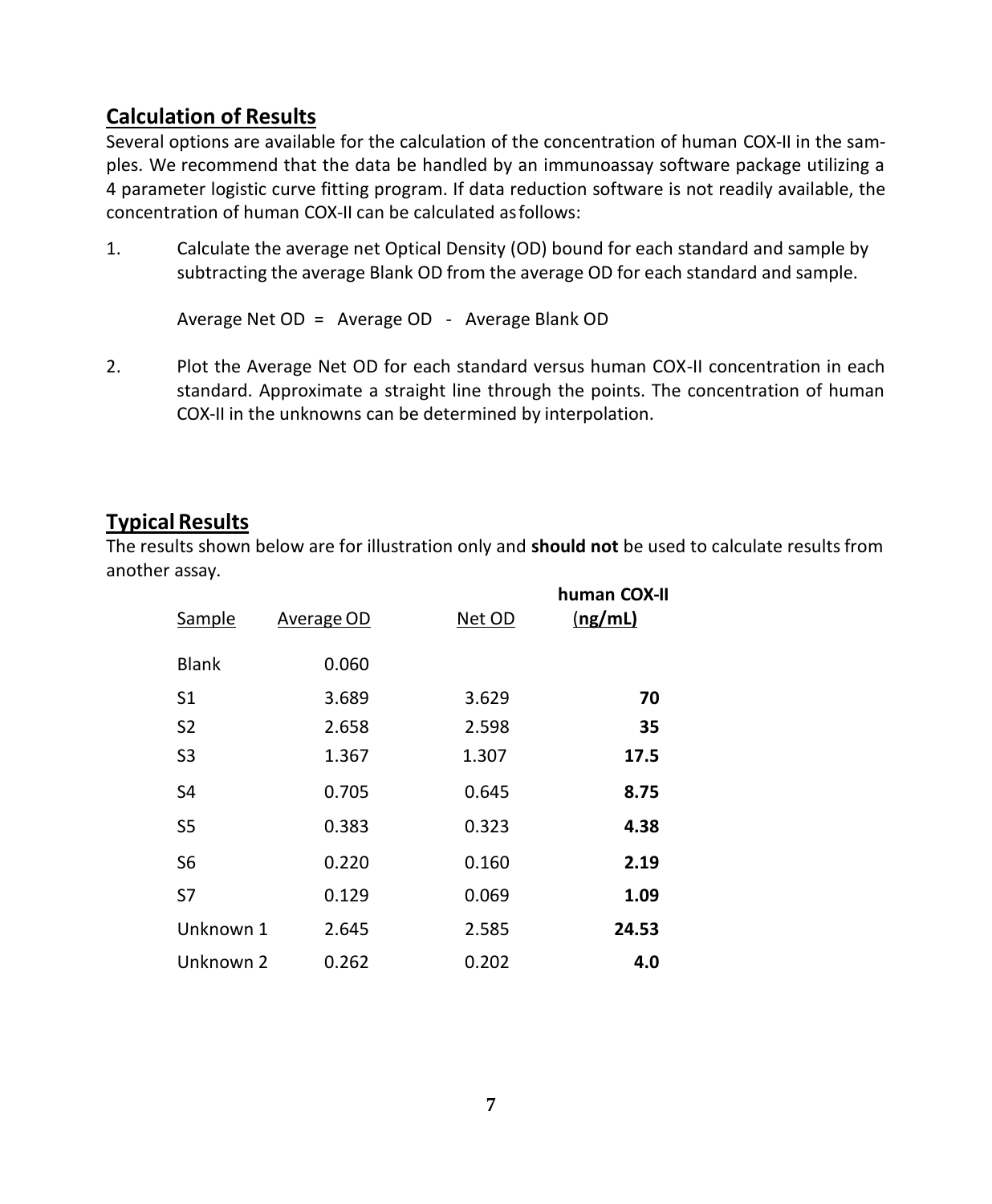## <span id="page-7-0"></span>**Typical Standard Curve**

The typical standard curve shown below **must not** be used to calculate human COX-II concentrations; the user must run a standard curve for each plate used.

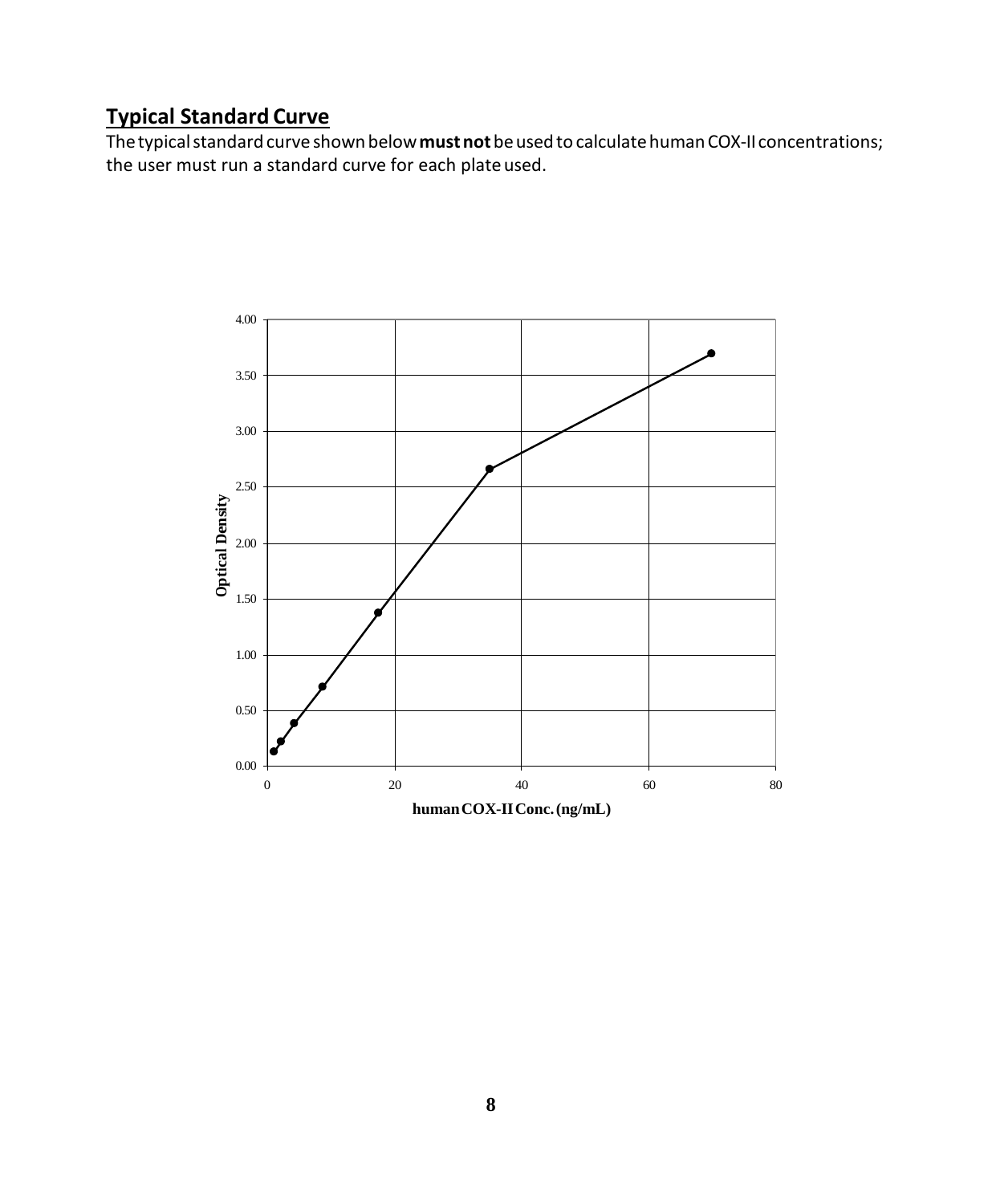## <span id="page-8-0"></span>**Performance Characteristics**

The following parameters for this kit were determined using the guidelines listed in the National Committee for Clinical Laboratory Standards (NCCLS) Evaluation Protocols<sup>9</sup>.

## **Sensitivity**

The sensitivity of the assay, defined as the concentration of hum an COX-II measured at 2 standard deviations from the mean of multiple zeros along the standard curve, was determined to be 0.25 ng/mL.

## **Linearity**

A sample containing 104.45 ng/mL human COX-II was diluted 5 times 1:2 into the kit Assay Buffer and measured in the assay. The data was plotted graphically as actual human COX-II concentration versus measured human COX-II concentration.

The line obtained had a slope of 0.8955 and a correlation coefficient of 1.000.

## **Precision**

Intra-assayprecisionwasdetermined by taking samples containing low,mediumandhighconcentrationsofhuman COX-IIandrunningthesesamplesmultipletimes(n=24) inthesameassay. Inter-assay precision was determined by measuring three samples with low, medium and high concentrations of human COX-II in multiple assays (n=3).

The precision numbers listed below represent the percent coefficient of variation for the concentrations of human COX-II determined in these assays as calculated by a 4 parameter logistic curve fitting program.

|        | human COX-II | Intra-assay | Inter-assay |
|--------|--------------|-------------|-------------|
|        | (ng/mL)      | %CV         | %CV         |
| Low    | 3.9          | 6.4         |             |
| Medium | 10.7         | 8.4         |             |
| High   | 31.4         | 9.6         |             |
| Low    | 3.5          |             | 12.6        |
| Medium | 10.0         |             | 5.5         |
| High   | 31.4         |             | 6.2         |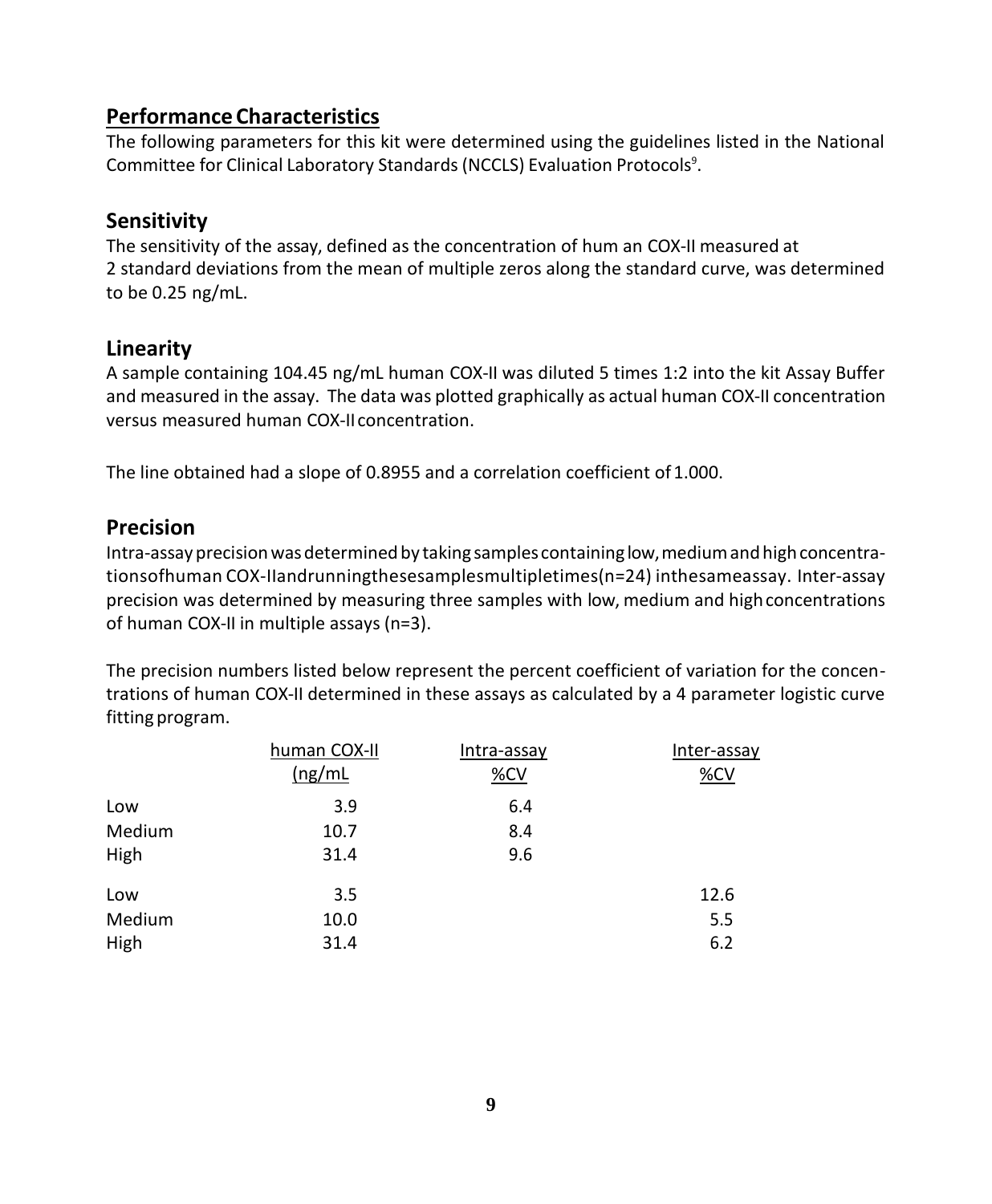### **Cross Reactivities**

The human COX-II ELISA kit is specific for human COX-II. The cross reactivity to human COX-I is <0.1%.

### **Sample Recoveries**

Please refer to pages 4 and 5 for Sample Handling recommendations and Standard preparation.

Human COX-II concentrations were measured in TNE buffer. TNE buffer was diluted 1:2 in the assay buffer and spiked to concentrations throughout the dynamic range of the assay. Thefollowing results were obtained:

|                   |              | Recommended |
|-------------------|--------------|-------------|
| <b>Sample</b>     | % Recovery * | Dilution *  |
| <b>TNE Buffer</b> | 94.4         | 1.7         |

\* See Sample Handling instructions on page 4 for details.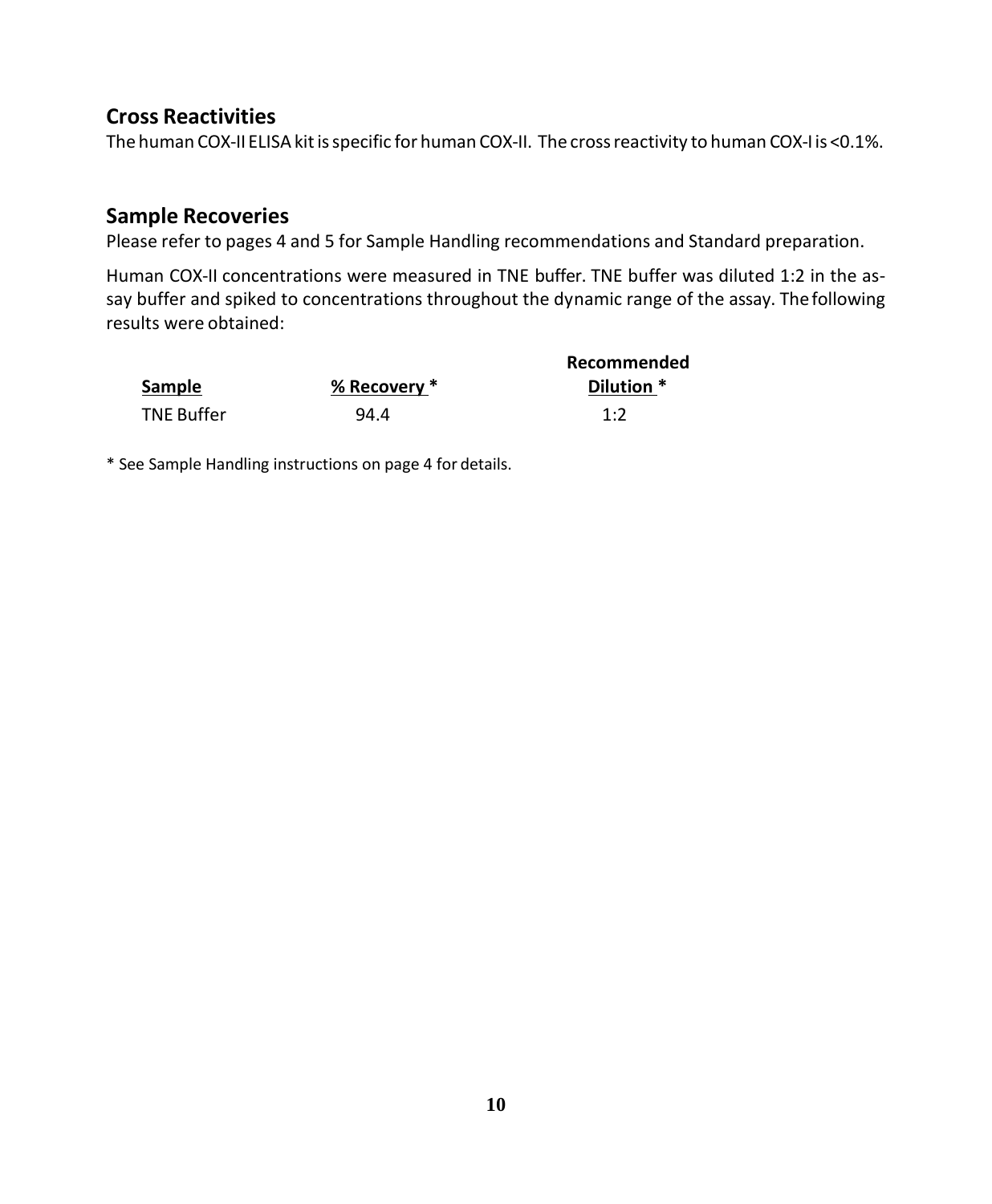## <span id="page-10-0"></span>**References**

- 1. T. Chard, in "An Intro. to Radioimmunoassay & Related Tech.", (1990), 4th Ed., Elsevier, Amsterdam.
- 2. P. Tijssen, in "Practice and Theory of Enz. Immunoassays", (1985), Elsevier, Amsterdam.
- 3. J.R. Vane and R.M. Botting, Inflamm. Res., (1995), 44, 1-10.
- 4. W.L. Smith, L.J. Marnett and D.L. DeWitt in "Intracellular Messengers", (1993), 101-136, Pergamon Press, London, C.W. Taylor, (Ed).
- 5. P. Mene, M.S. Simonson, and M.J. Dunn, Physiol. Rev., (1989), 69, 1347-1423.
- 6. H. Herschman, B. Fletcher and D. Kujubu, J. Lipid. Med., (1993), 6, 89-99.
- 7. E.A. Meade, W.L. Smith, and D.L. DeWitt, ibid., (1993), 6, 119-129.
- 8. S. Kargman, et al., Biochem. Pharm., (1996), 52, 1113-1125.
- 9. National Committee for Clinical Laboratory Standards Evaluation Protocols, SC1, 1989, NCCLS, Villanova, PA, 19085.